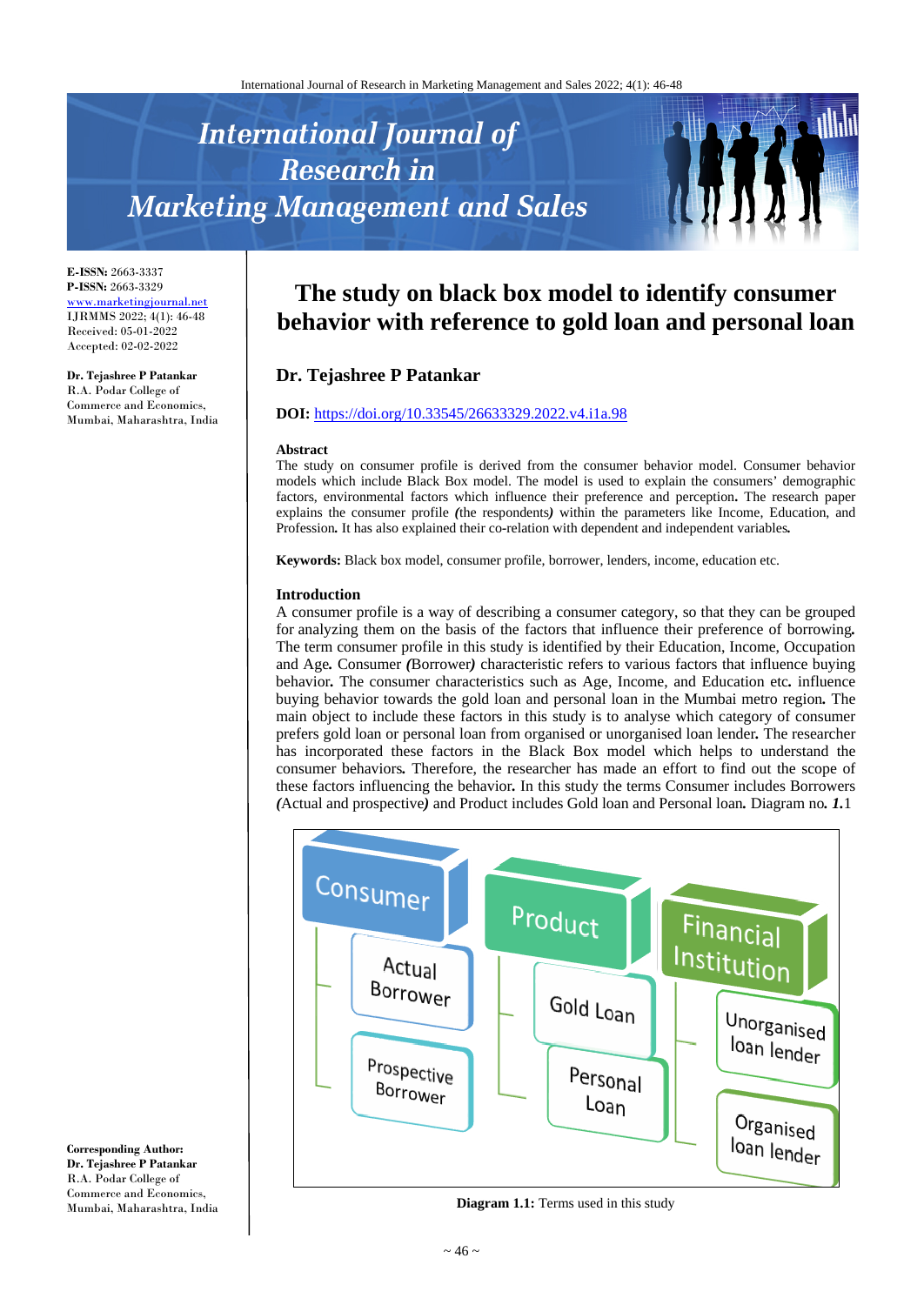The diagram 1.1 depicts terms used in this study*.* The researcher has made use of certain terms to simplify the understanding in this research*.* The terms Consumer includes Borrowers *(*Actual and prospective*)* and Product includes gold loan and Personal loan*.* Financial institution includes Organized and Uorganised Loan Lender*.*

#### **Consumer Behavior**

The word *'*Consumer means who involve himself for herself in buying process <sup>[[1](#page-1-0)]</sup>. All marketing decisions are based on assumptions about consumer behavior. In order to create value for consumers and profits for organization, marketers need to understand why consumers behave in certain ways to a variety of product and services offered*.* Consumer Behavior is those activities directly involved in obtaining, consuming and disposing, preferring of products and services, including the decision processes that precede and follow these actions.

It is also explained as, *"*The study of individuals, groups, or organizations and the processes they use to select, secure, use, and dispose of products, services, experiences, or ideas to satisfy needs and the impact that these processes have on the consumer and society*"* [[2\]](#page-1-1) .

### **Consumer Behavior Models**

Understanding consumer behavior and knowing prospective borrowers will never be simple*.* Borrowers may see one thing, but expect another. They may not be in touch with their deeper motivations. They may respond to influences that change their mind at the last minutes. These issues have led to theories like that of the Black box approach taken on by Futrell (2000: 67). It refers to how marketers are not able to tap into consumer minds, thus "keeping them in the dark". In other words, marketers can apply various stimuli and observe the conduct of consumers, but they cannot observe the consumer's actual thought processes. This hidden information is considered to be the Black Box. In an attempt to obtain some understanding, marketers study consumer behavior. Many researchers describe consumer behavior as the study of individuals or groups and the mental, emotional and physical processes they use to select, obtain consume and dispose of product or services, to satisfy needs and wants, and the impact that these processes have on the consumer and society.

There are numerous models trying to explain consumer behavior. These models generally deal with various stimuli, influential factors, the decision-making process and outcomes. Some models are very basic and categories all variables of the study. The researcher had studied and included;

# **Black box model**

<span id="page-1-1"></span><span id="page-1-0"></span> $\overline{\phantom{a}}$ 

The details of the models as follows The black box model shows the interaction of stimuli, consumer characteristics, and decision process and consumer responses. It can be distinguished between interpersonal stimuli (between people) or interpersonal stimuli (within people). The black box model is related to the black box theory of behaviorism, where the focus is not set on the processes inside a consumer, but the relation between the stimuli and the response of the consumer. The marketing stimuli are planned and processed by the companies, whereas the environmental stimulus is given by social factors, based on the economic, political and cultural circumstances of a society. The buyer's black box contains the buyer characteristics and the decision process, which determines the buyer's response. Table 1.5

#### **Actual Black Box Model**

| <b>Environmental factors</b>           |                                                                              | <b>Buyer's black box</b>                                                               |                                                                                                                                       |                                                                                                               |
|----------------------------------------|------------------------------------------------------------------------------|----------------------------------------------------------------------------------------|---------------------------------------------------------------------------------------------------------------------------------------|---------------------------------------------------------------------------------------------------------------|
| <b>Stimuli</b>                         | <b>Marketing</b> Environmental<br>Stimuli                                    | <b>Buver</b><br><b>Characteristics</b>                                                 | <b>Decision</b><br><b>Process</b>                                                                                                     | Buyer's<br>response                                                                                           |
| Product<br>Price<br>Place<br>Promotion | Economic<br>Technological<br>Political<br>Cultural<br>Demographic<br>Natural | <b>Attitudes</b><br>Motivation<br>Perceptions<br>Personality<br>Lifestyle<br>Knowledge | Problem<br>recognition<br>Information<br>search<br>Alternative<br>evaluation<br>Purchase<br>decision<br>Post-<br>purchase<br>behavior | Product<br>choice<br><b>Brand</b><br>choice<br>Dealer's<br>choice<br>Purchase<br>timing<br>Purchase<br>amount |

The black box model considers the borrower*'*s response as a result of a Conscious, Rational decision process, in which it is assumed that the buyer has recognized the problem*.*  However, in reality, many decisions are not made in awareness of a determined problem with the consumer.

#### **Modified Black Box Model to represent the Gold Loan and Personal Loan Consumer Preference**

The researcher has incorporated the dependent and independent variables in the Black Box model for the further study*.*

(The Consumer models narrated in this research paper is to bring out the variables for the further study and also to understand the factors influencing the consumer behavior which stimulates the decision making. The two variables, i.e. the Perception and Preference coming up from these models are carried forward to analyse the Borrower's Behavior (Consumer Behavior). Thus, to begin with the understanding of the factors, the model reference was used to explain the consumer's Demographical factors (Consumer's Profile), Environmental factors which influence their Preference and Perception.)